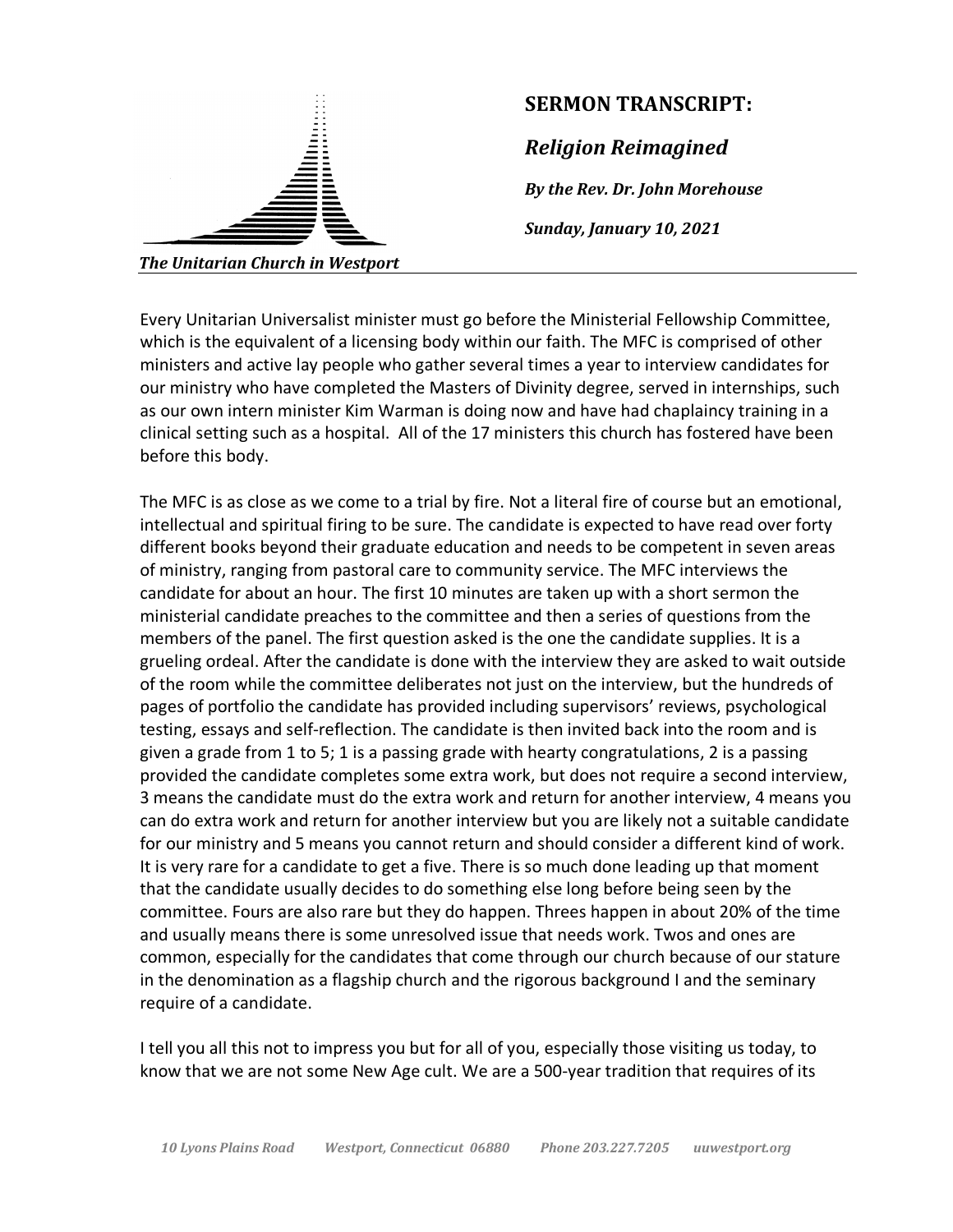ministers and its congregations to have both a solid foundation of faith and the flexibility to serve a radically changing world.

When I went to see the MFC decades ago, I walked in as a young man entirely too sure of myself. I shook all hands, delivered my short sermon, which I came across recently and it was just awful, and answered their questions. I was asked about the Cambridge Platform of 1648, the Transcendentalist Henry David Thoreau, how I would deal with a conflict in my congregation, and what my vision of our faith was. These and many more questions I answered as competently as I could. Finally, the psychologist on the committee who sat to my immediate right, he had been going through my portfolio and had landed on my psychological evaluation. He was the one who ask me the last question: "John, it seems you have a very hard time accepting and expressing your authority. There are concerns about your anger in relation to these issues of authority." I remember looking straight at him and answering "says who?" There was a stunned silence at my arrogance and then, the rest of the committee started laughing. The psychologist was not laughing.

After I was escorted out of the room and was waiting for my grade, I realized what a fool I had been. What was I thinking? The committee took over 30 minutes to deliberate; a very long time. I could hear voices being raised. The next candidate waiting was sweating bullets. Finally, they called me back in. The chair said "We are giving you a 1 based on your impressive record and your answers but we would suggest you learn how to temper your humor."

Let's face it, religion has a spotty record. Ours is no exception. Done well, most religions provide people with comfort and a faith that can sustain them in terrible times such as these. Religions do a lot of good in the world, we are no exception. But religions can also do a great deal of harm; religions have been the cause of many wars and millions of deaths. And authority is often at the center of this mixed review. If a religion stands for an authoritarian God and a patriarchy that dishes out more punishment than salvation, then many, perhaps most of you here today, would feel not only left out but unjustly condemned.

What is so powerful about Unitarian Universalism is that the authority of faith begins with the individual. One of our most popular curricula is Building Your Own Theology. We start with the premise that you are your own best authority on what holds the most meaning for you. But our faith as UUs does not stop there; we take that authority and apply it collectively to a community. Because the authority for a congregation such as ours rests with the people: I am called as your minister by you the people, we ordain ministers by the authority of the people, we raise our own money from the people, and neither we or I am beholden to a bishop or any other higher authority. Even our belief in a higher authority is subject to the test of our experience; some of us believe in a god, others believe in humanity's better impulses, some find more resonance with Buddhism, and most of us are, like me, enchanted agnostics, on the search for a force in our lives greater than who we are.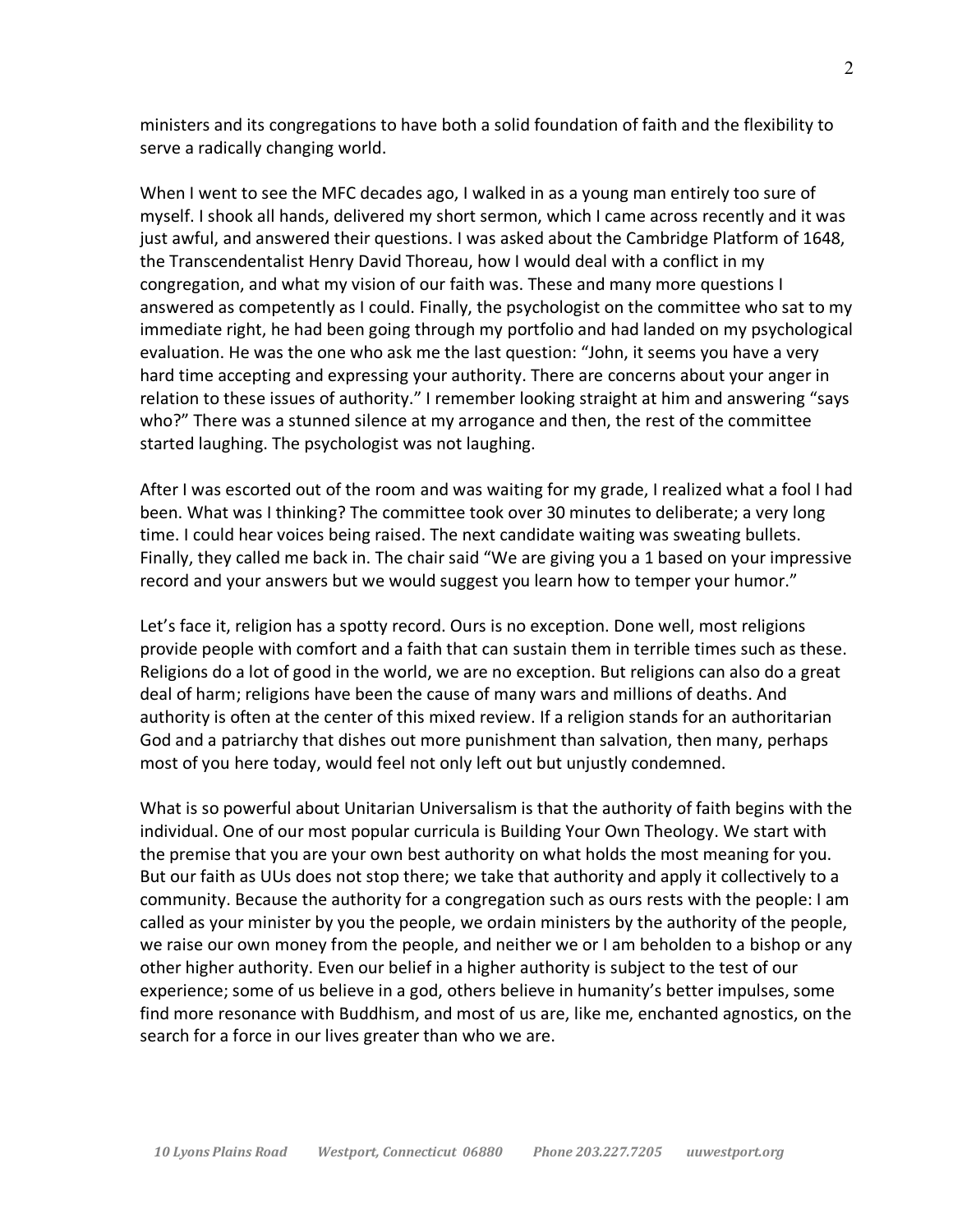What unites us is the authority of our own conscience with the authority of a shared mission within a covenant, a promise, of mutual support and love. We are united in the faith and authority as our principles say in the inherent worth and dignity of each person and the interdependent web of all existence of which we are a part. By becoming part of this congregation, you are not only claiming your own spiritual authority but you are sharing it and collectively claiming the authority of this beloved community.

This does take some getting used to. We are not here to tell you what to believe, we are here together on a journey of discovery both individually and collectively. Unlike just about every other religion in the world, we don't tell you what to believe; we ask what you believe and then in the sharing of those individual faiths a new collective faith is born. I like to say we are more process than product.

I have given a lot of thought to what we are becoming as a congregation and a progressive faith. Of all the news of last week, the most hopeful was the election of the Rev. Raphael Warnock to the Senate. If an African American preacher who follows in the pulpit of Dr. Martin Luther King, Jr at Ebenezer Baptist Church in Atlanta could be elected to the U.S. Senate then we are watching the focus of our national authority shift from the tyrannical power of a culture of white supremacy to a new and much more powerful vision of many colors. Still, we as a people of faith have much to do. The invasion of the Capitol by armed insurrectionists shows just how threatened the authority of our white privilege is. And how far we have to come. It escaped no one that these predominantly white rioters were able to breach the Capitol, vandalize our most sacred civic temple and walk out. If that had been a BLM crowd there would be dead bodies everywhere.

Part of our mission as a congregation, is to claim the authority of a higher ground. Part of our mission is to reclaim and re-imagine our religion as the beloved community Dr. King dreamed of. We are on our way my friends but it will take a new way of seeing religion to get there.

Most religion, ours included has been transactional. You come, you give, you get, you go. There has been a great deal of good that has come out of this arrangement. Generations of people have come to this church and have had their lives changed. And we, in our stupendous outreach have changed so many lives for the better.

But what I have been preaching about since I arrived here over five years ago is a different vision of our religion. I imagine us being about the business of transformation, not just transactions. I imagine a religion, our religion, being a religion that truly saves lives. Because lives have been saved here, literally. In his powerful book The Prophetic Imagination, scholar Walter Brueggemann, talks about the accommodation religions make to the Empire of their time. From ancient Judaism and the Romans to the Catholic Church and Hitler to the Conservative Church and Donald Trump, religion has always been tempted to accommodate itself to the needs of the status quo in order to remain in power and be comfortable. Only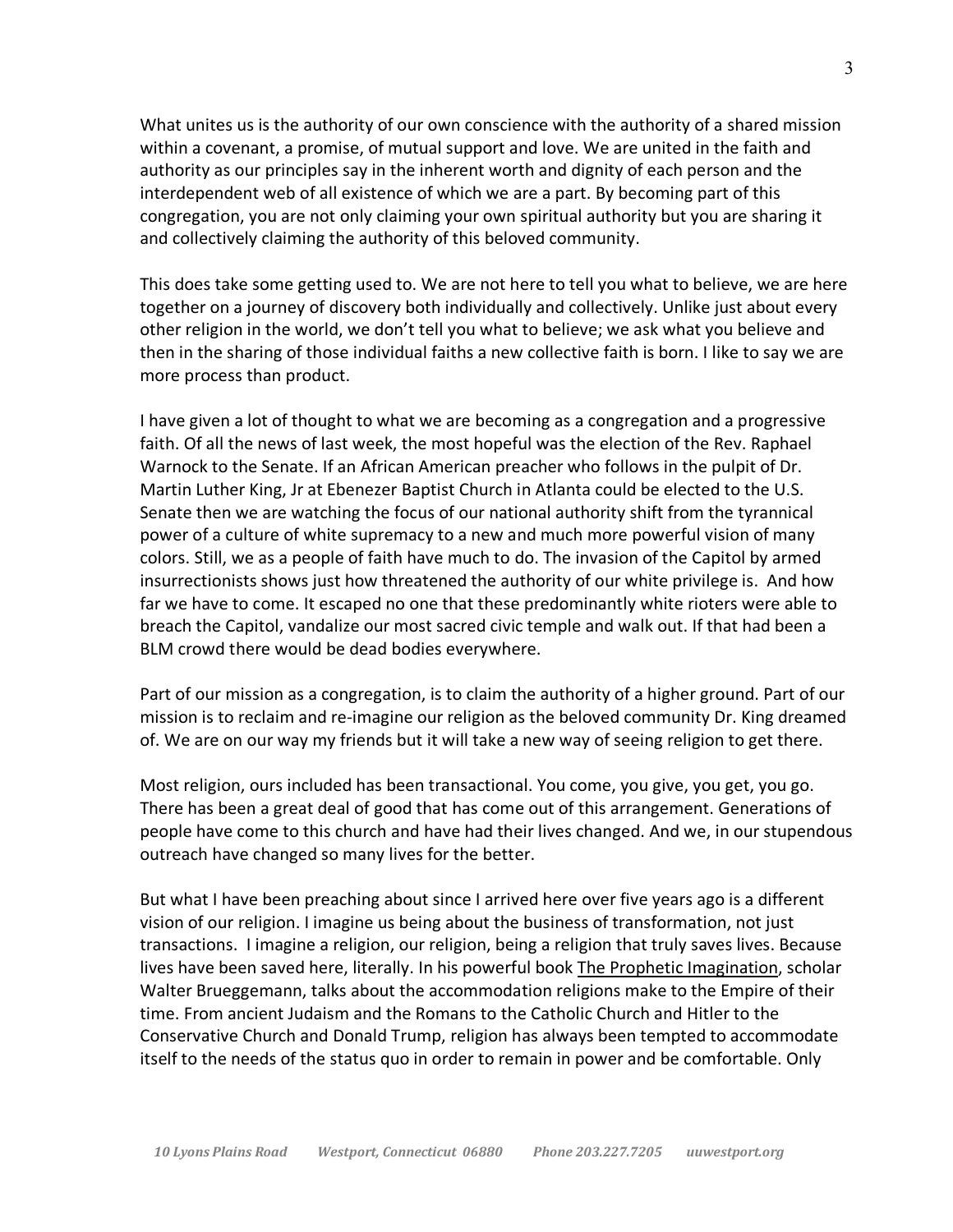when a prophet or circumstances force a change do religions reimagine themselves as agents of transformation.

This is what happened during the Reformation; the selling of dispensations by the Catholic Church and the flagrant abuses of power and hypocrisy of the priesthood led to the Protestant Reformation, a protesting wing of Christianity reclaiming the religious imagination to be for the people and by the people.

I believe we are in such an emergent time right now. Especially now after far-right rioters stormed the temple of our democracy with falsehoods and lies and violence, we, and other progressive religious folks are being called to change the Empire, and to be truly prophetic in the ancient sense of the tradition. The tradition of Moses, leading his people out of slavery, the tradition of Miriam and the women of Judea leading the way through the wilderness, the tradition of Jesus calling out a new Kingdom where the last shall be first. The last who are still with us, the poor, people of color, the elderly, women and children who are dying from this pandemic at alarming rates because the Empire just doesn't care, and they are being sacrificed for the sake of our economy.

This is what it means to be a UU. To stand for the diversity of people everywhere, to stand for Black and Brown lives, to not be comfortable with the status quo. This is what it means to be a Unitarian, seeing that of the Holy in all people, Universalist, wherein all people are worthy of heaven on earth and beyond.

Friends, I realize that we have many new comers here today. Welcome to you. If you choose to join with us, I hope you do get something from being a part of us. I hope if you come seeking comfort you find it in our music, poetry and worship. I know you will be welcomed into our small groups to do the work of spiritual growth in your own lives, to find a faith home for your family, to find a loving heart and helping hands. I know that this place, this congregation, can do that for you because we do just this every day.

And I hope you will join us in our re-imagined religion as well. To do the work of Racial Justice as we are now doing through over a dozen initiatives. To do the work of empowering girls and women against the heavy burden of patriarchy. To welcome those who are transgender with open arms. To feed the hungry as we do each week. To stand by the broken hearted through our pastoral care program and our Addiction and Recovery Ministry. We are truly reimagining our religion for the  $21<sup>st</sup>$  century. And we invite you to become part of our congregation in every way

Besides being a very busy minister, writer and activist, I am also a Spiritual Director. I work with people who are not a part of this congregation in helping them grow in their spiritual identity and depth. Sometimes I work with someone who has no religious background. We will usually explore how to grow spiritually through practices like meditation and prayer, to involvement in good works. But I will always ask them why they aren't a part of a religion. The